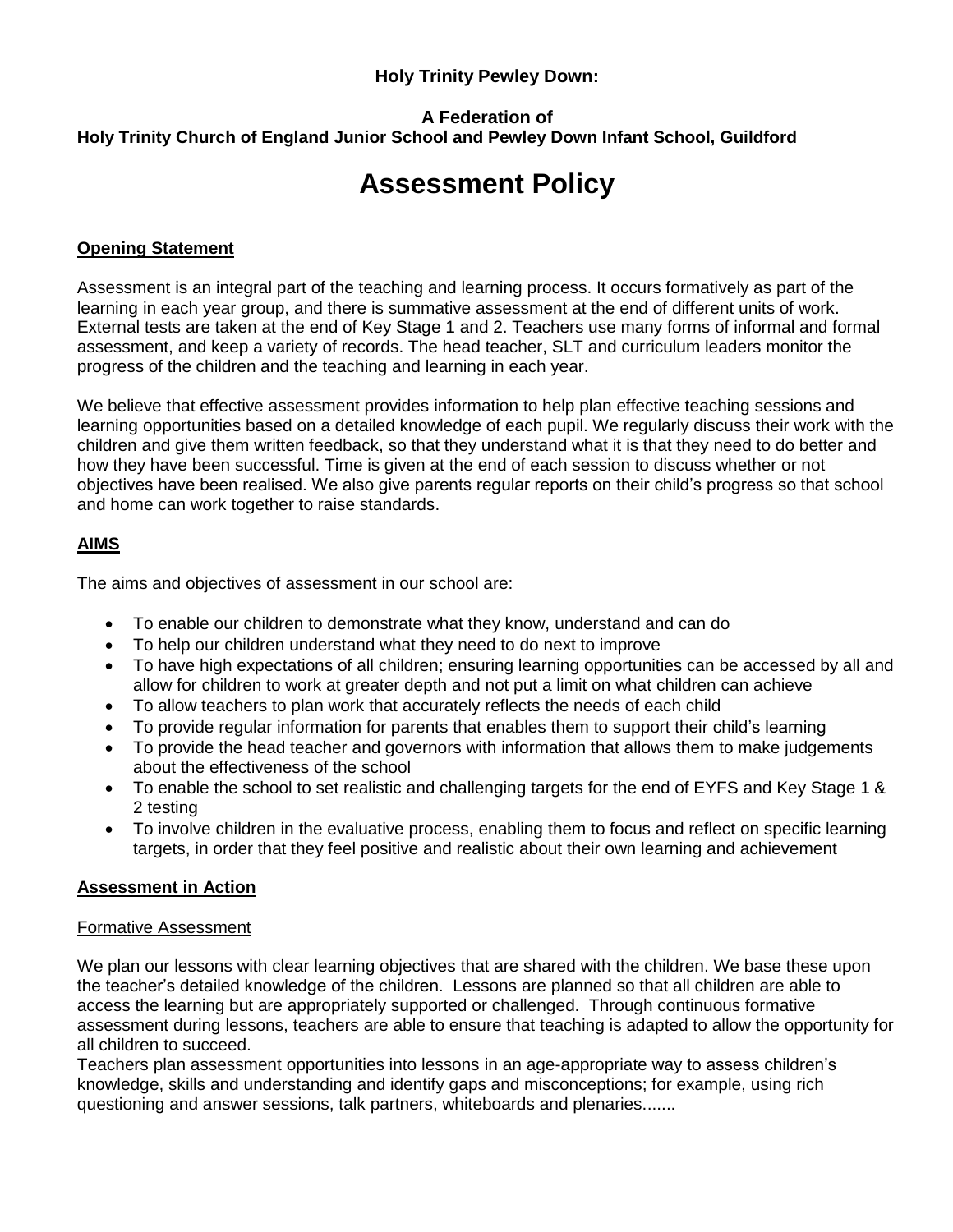Individual children's needs are considered when planning assessment opportunities (particularly those with SEND and those identified through VIX)

Teachers ensure that assessment information is used to inform and adapt their teaching both during the lesson and for future teaching.

A consistent approach to marking will provide praise, support and feedback. There will be frequent opportunities for children to respond to feedback and it will enable children to be clear about next steps in their learning. Time for children to respond to feedback in maths and writing is planned in each week, as is time for children to reflect in their reflective diaries on their wider learning.

Children are given frequent opportunities to self-assess and peer assess their own and others' learning in order to reflect upon, evaluate and understand the next steps they need to take. *Please see Marking & Feedback Policy for more details*

#### **In school Summative Assessment**

Each September and February all the children in the school complete NFER or MIRA reading and spelling tests (apart from those who have reached the upper limit in the reading test). These are quick and efficient to carry out and are cost effective. If problems are discovered either by the tests or by teacher observation, then more detailed diagnostic tests are used and carried out by the SEND team.

In Year 3 a more detailed reading test is carried out on entry.

PIRA Reading tests and PUMA Maths tests are used each term from Years 1 – 6 to identify strengths and areas to develop and to inform future planning.

Writing is assessed through comparative judgement (*Sharing Standards, No More Marking)* with an annual task for each year group and a whole school task in the summer term, together with teacher assessment against a range of writing objectives drawn from the National Curriculum end of year expectations for each year group.

Summative assessment tests should be carried out in as stress-free a way as possible and are just one piece of evidence to track children's progress. Results are considered alongside the far more important culmination of the term's formative assessment.

A summary assessment is made at the end of the summer term for reading, writing, maths and RE, gathering evidence from many different sources (work in books, summative tests, teacher professional judgement).

#### **Statutory Summative Assessment**

For the Year R children, an individual portfolio is gradually built up over the year assessing all 'Areas of Learning' in the Foundation Stage curriculum. The assessments are of an observational nature. We will be using baseline assessment 'Early Excellence' from September 2016.

A phonics test is taken by all children in year 1 and repeated in year 2 if they did not pass in year 1

End of KS1 & 2 statutory tests take place in the summer term.

## **Reporting to Parents**

This is done regularly both formally and informally. It is regarded as a vital part of the assessment and communication policy of the school.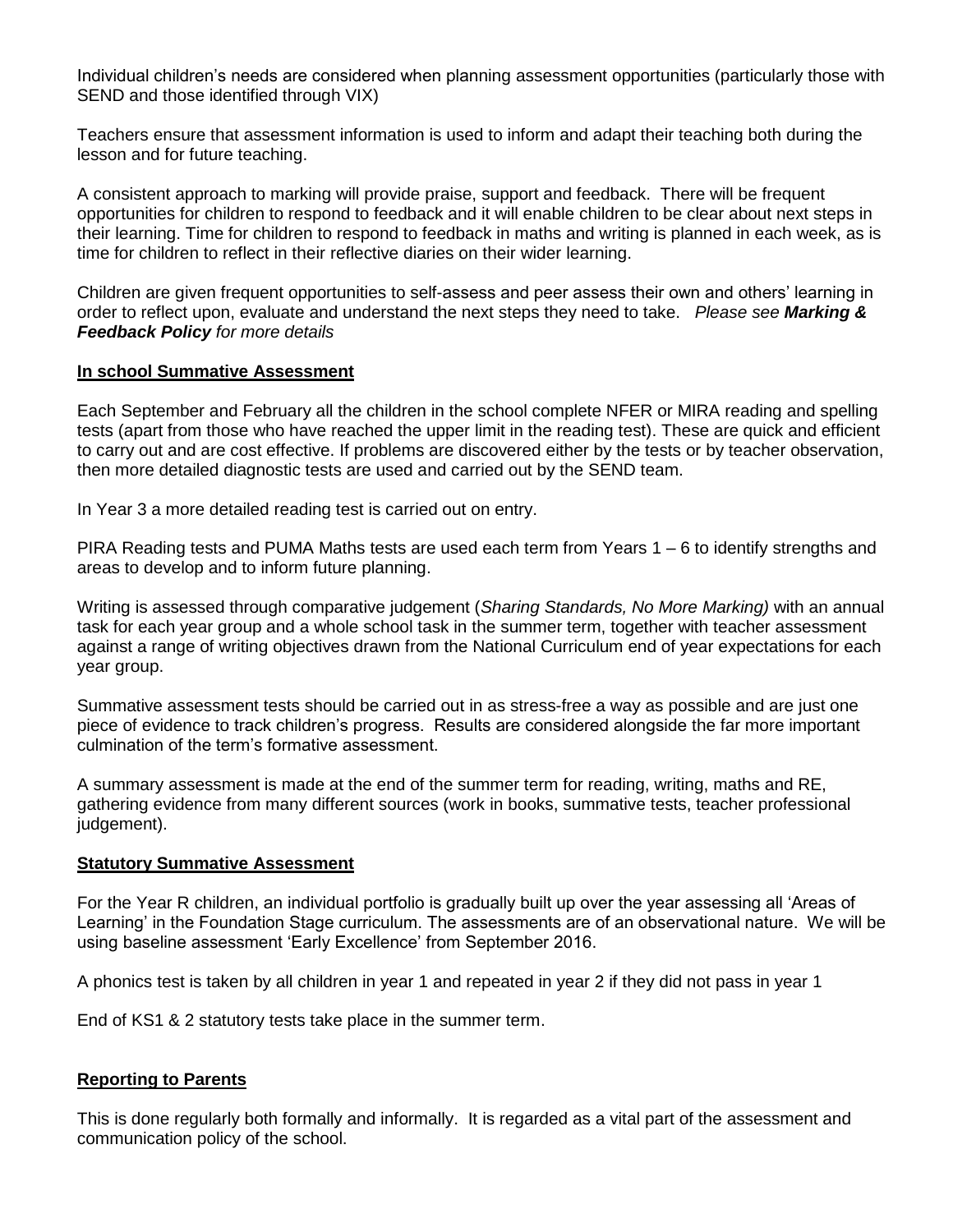We offer parents of pupils in Year R the opportunity to discuss the results of the Pupil Profile with their child's teacher, highlighting achievements and any areas of concern.

In reports for pupils at KS1 & 2 it will be made clear on reports if children are working towards the expected standard, working at the expected standard or working at greater depth within the expected standard. Parents are welcome to discuss their children's progress and more detailed assessments at any time and this is made clear to parents at the start of the year.

Each year group writes a weekly 'Just to Let You Know' for the website. This gives parents information that identifies the main areas of study for the week and identifies how parents can support any elements of the work at home.

In the autumn and spring term we offer parents the opportunity to meet and discuss their child's progress with the class teacher. At the end of the year we issue a written report to parents and identify targets for the next school year. There is a parent feedback form with the end of year report and also an informal opportunity to discuss the report with the teacher.

#### **Collection and use of assessment information**

In order for us to be confident about our teacher assessment, curriculum leaders monitor teacher assessments and children's work each term. They collect work samples, talk to children and observe teaching.

Those children who are not on track for working at or at greater depth within the expected standard by the end of the year are highlighted & their needs discussed by class teachers, year groups & the SEND dept. Progress meetings take place each term and plan a response to assessment information. Through analysis of assessment information, appropriate intervention can be identified.

Class teachers are responsible for collecting assessment information on the children in their class. There is an expectation of detailed mark books/ipad records to be kept. These will be looked at by subject leaders and SLT. The mark book, alongside children's books and work, will build up the evidence of a child's progress.

#### **Individual Pupil Notes**

Any specific information about children are noted in the 'notes' section of Target Tracker. These may include:

Academic interventions - Spelling / handwriting groups, Gifted and Talented, in class and out of class. Pastoral and social - Changing family situation, friendship issues, significant events, medical issues. Identifying SEN/Pupil Premium/Interventions/G&T opportunities - including interventions to support pastoral care, behaviour strategies, Self esteem group, social skills group.

The One Page Profile is completed for each child during the first half of the autumn term.

## **Feeder Meetings (Year end and Infant and secondary liaison)**

During the summer term all teachers will meet individually with each new teacher for the child's following year. This includes Year 6 who give detailed individual reports, in person, to all feeder secondary Year 7 coordinators. Year 3 teachers carry out a similar process when they meet all feeder teachers during the summer term. Year R teachers will visit feeder nurseries. Discussion includes all aspects of the child's learning as well as spiritual, moral, social and cultural development.